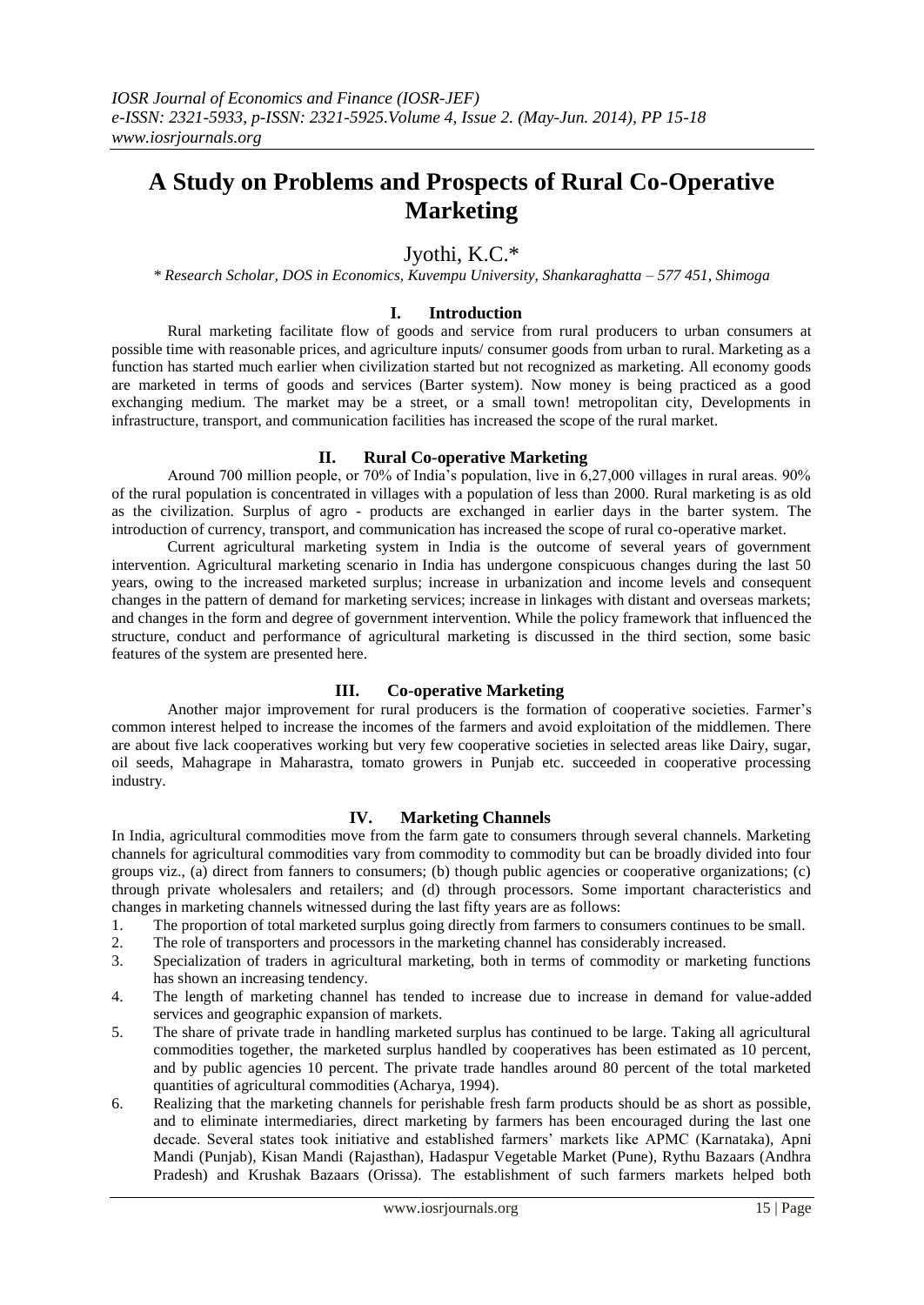consumers and farmers. The success of such markets depends on the kind of infrastructure and facilities provided at these places and upkeep and maintenance of premises. Nevertheless, this is certainly a better alternative system and needs to be encouraged and promoted.

### **V. Problems in Rural Co-operative Marketing**

The rural market offers a vast untapped potential. It is not that easy to operate in rural market because of several problems and also it is a time consuming affair and it requires considerable investments in terms of evolving appropriate strategies with a view to tackle the problems. The problems are.

#### **1. Underdeveloped people and underdeveloped markets**

The agricultural technology has tried to develop the people and market in rural areas. Unfortunately, the impact of the technology is not felt uniformly throughout the country. Some districts in Punjab, Haryana or Western Uttar Pradesh where rural consumer is somewhat comparable to his urban counterpart, there are large areas and groups of people who have remained beyond the technological breakthrough. In addition, the farmers with small agricultural land holdings have also been unable to take advantage of the new technology.

#### **2. Lack of proper physical communication facilities**

Nearly 50 percent of the villages in the country do not have all weather roads. Physical communication to these villages is highly expensive. Even today, most villages in eastern part of the country are inaccessible during monsoon season.

#### **3. Inadequate Media coverage for rural communication**

A large number of rural families own radios and television sets there are also community radio and T.V sets. These have been used to diffuse agricultural technology to rural areas. However the coverage relating to marketing is inadequate using this aid of Marketing.

### **4. Multi language and Dialects**

The number of languages and dialects vary from state to state region to region. This type of distribution of population warrants appropriate strategies to decide the extent of coverage of rural market.

#### **Other Factors Influencing Marketing**

Natural calamities and Market conditions (demand, supply and price), Pests and diseases, Drought or too much rains, Primitive methods of cultivation, lack of proper storage facilities which exposes grain to rain and rats, Grading, Transport, Market Intelligence (up to date market prices to villagers), Long chain of middlemen (Large no. of intermediaries between cultivator and consumer, wholesalers and retailers, Fundamental practices (Market Dealers and Commission Agents get good part of sale of receipts).

#### **Major Losers in Agricultural Marketing**

Small and marginal farmers, 75% villagers are illiterates or semiliterate, they facing difficulties like proper paper procedures for getting loans and insurance. The farmers facing high interest rates for their credits (Local money lending system). Most of the credit needed for agricultural inputs like seeds, pesticides, and fertilizers.

### **VI. Emerging Trends in Markets**

#### **Online rural market (internet, NICNET)**

Rural people can use the two-way communication through online service for crop information, purchases of Agri-inputs, consumer durable and sale of rural produce online at reasonable price. Farm information online marketing easily accessible in rural areas because of spread of telecommunication facilities all over India. Agricultural information can get through the Internet if' each village have small information office.

#### **Cost benefit analysis in this sector**

Cost benefit can be achieved through development of information technology at the doorsteps of villagers. Most of the rural farmers need price information of agri-produce and inputs. If the information is available farmers can take quick decision where to sell their produce, if the price matches with local market farmers no need to go near by the city and waste of money & time it means farmers can enrich their financial strength.

#### **Need Based Production**

Supply plays major role in price of the rural produce, most of the farmers grow crops in particular seasons not throughout the year, it causes oversupply in the market and drastic price cut in the agricultural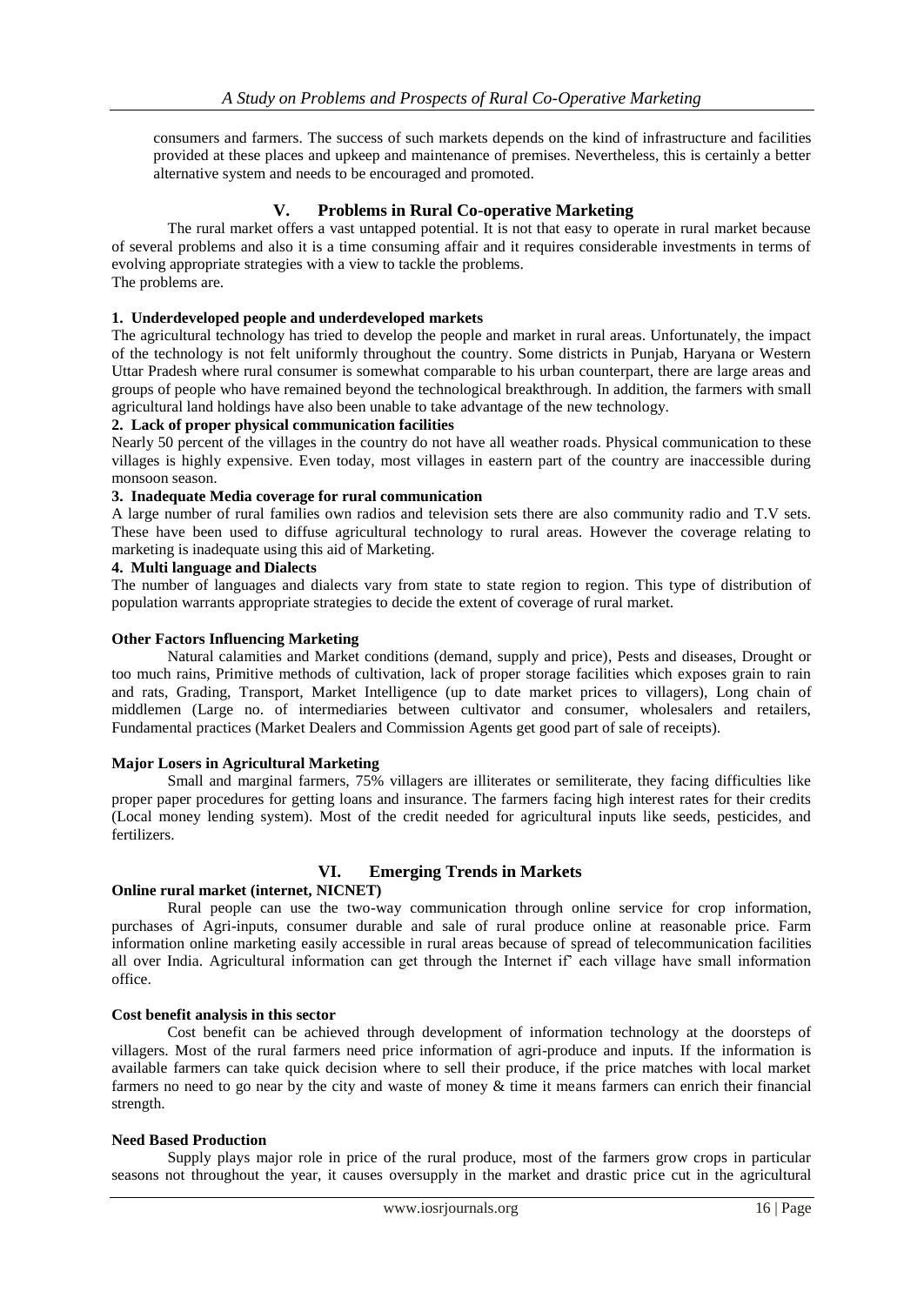produce. Now the information technology has been improving if the rural people enable to access the rural communication, farmers' awareness can be created about crops and forecasting of ffiture demand, market taste. Farmers can equates their produce to demand and supply, they can create farmers driven market rather than supply driven market. If the need based production system developed not only prices but also storage cost can be saved. It is possible now a days the concept of global village.

### **Market Driven Extension**

Agricultural extension is continuously going through renewal process where the focus includes a whole range of dimensions varying from institutional arrangements, privatization, decentralization, partnership, efficiency and participation. The most important change that influences the extension system is market forces. There is a need for the present extension system to think of the market driven approach, which would cater the demands of farmers.

### **Agro- Processing Industry**

India is the second largest producer of fruits and vegetables in the world with an annual production of more than 110 million tonnes of fruit and vegetable only 1.3 percent of the output is processed by the organised sector commercially, the reason higher consumption in fresh form. However, as the packaging, transportation and processing capacities increase, the market for processed fruits and vegetables is projected to grow at the rate of about 20% per annum. 100% export oriented units (EOU) and Joint venture units required improving the processing industry.

### **Kisan Mandi**

There is a need to promote direct agricultural marketing model through retail outlets of fanner's cooperatives in urban areas. The direct link between producers and consumers would work in two ways: one, by enabling farmers to take advantage of the high price and secondly, by putting downward pressure on the retail prices.

### **VII. Suggestions for Sound Agricultural Marketing in India**

- 1. Suitable structure of support prices for various farm commodities adjusted from time to time.
- 2. Adequate arrangement of agricultural produce on support price if the price falls below the level.
- 3. Regulated infrastructure of markets and warehouses, which ensure fair prices
- 4. Rural roads must be compliment and coordinate with railways, nearest waterways (port), airports if possible.
- 5. The efficient marketing is predominantly influenced by efficient distribution system it means products such ultimate consumer in the quickest time possible at minimum cost.
- 6. The development of communication systems appropriate to rural market may cost up to six times as much as reaching an urban market though established media, need rural communication facilities.
- 7. The state marketing board or federation or market committees also the producers, traders and sellers have necessarily to be consulted as they have the principle interest towards it s use.
- 8. The arrivals of various products such as Food grains Vegetables Dairy products Flowers etc. need speedy transport.
- 9. Public weighing machines one in each rural market to ensure correct weightment both for farm and nonfarm arrivals. Storage godowns and an office also required.
- 10. For storage facilities the government should not depend on private agencies to store food grains (National commission on Agriculture recommended).
- 11. Rural markets need more number of godowns and ancillary platforms for packaging places, market office cum information cell, bank and post office.
- 12. Rural marketing is the nerve center of a rural economy, rural markets are the channels for the movements of goods and services as well as to promote cultural integration.
- 13. Agricultural technology must reach all over the country, irrespective of size of land holding.
- 14. Improve physical communication facility to nook and corner of the country.
- 15. Land reforms need effectively implemented, because the land is basic asset of rural people.
- 16. Rural communication must be in regional language and dialects.
- 17. The existing marketing staff must be increased and adequate training must be given.
- 18. Extending of financial support for modernization of the agro-processing units is also needed.
- 19. Processing units should utilise fully capacity.
- 20. There is need to find out markets for agro-processed products within and out side of the country.
- 21. The proper packaging technology must be improved.